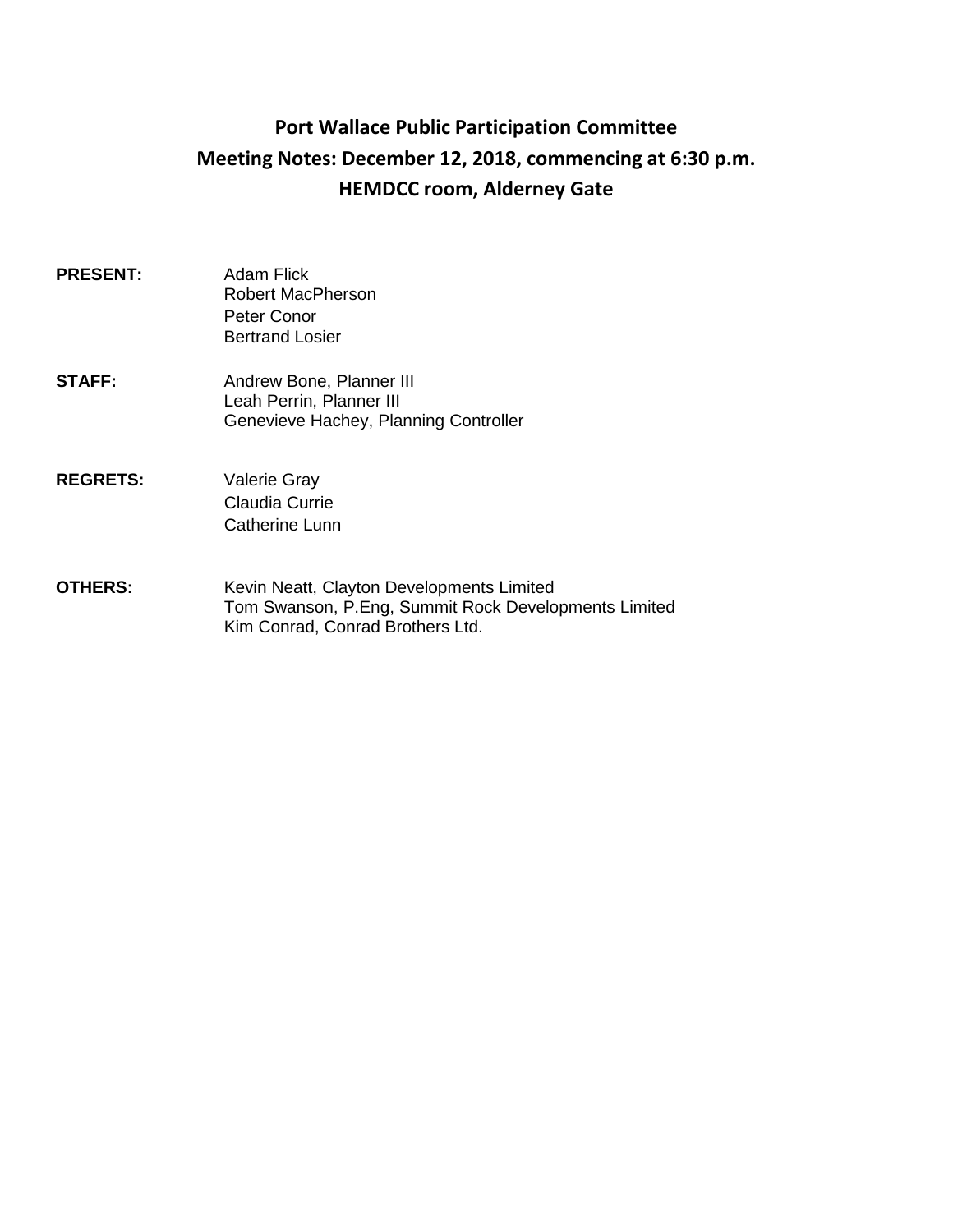# **TABLE OF CONTENTS**

| <b>6. ISSUES UPDATE</b>                                          |  |
|------------------------------------------------------------------|--|
|                                                                  |  |
|                                                                  |  |
| 9. PORT WALLACE LAND USE BYLAW WORKING DRAFT REVIEW - INDUSTRIAL |  |
|                                                                  |  |
|                                                                  |  |
|                                                                  |  |
|                                                                  |  |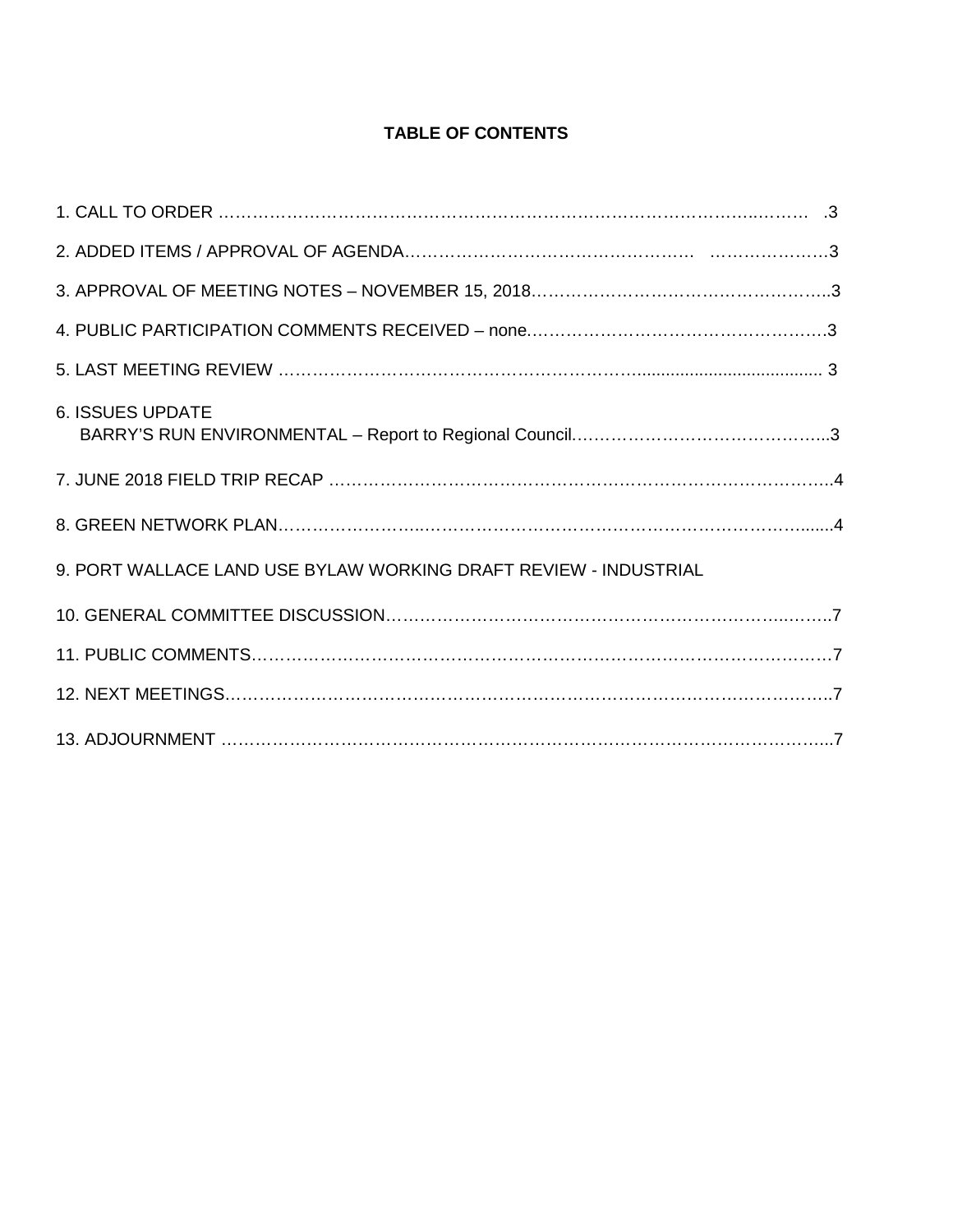# **1. CALL TO ORDER**

*Robert MacPherson called the meeting to order at 6:30 pm.* 

# **2. ADDED ITEMS / APPROVAL OF AGENDA**

*Peter moved to approve the agenda, seconded by Bertrand Losier, all in favor.*

# **3. APPROVAL OF MEETING NOTES – NOVEMBER 15, 2018**

*Peter would like to speak to the added items of last meeting concerning the ice on the street. Robert said they would add that to the end of today's meeting. Motion to approve the notes with amendments to add clarification about the ice issue being addressed in the Waverley Road Safety Audit by Robert MacPherson, all in favor.*

# **4. PUBLIC PARTICIPATION COMMENTS RECEIVED**

*Andrew advised that there have been no comments received since the last meeting.*

# **5. LAST MEETING REVIEW**

*Andrew briefly reviewed items discussed at the last meeting.*

# **6. ISSUES TABLE UPDATE**

*Andrew advised that they have moved the Montebello Turning lane construction timing from the "parking lot" to the Issues Table, this will be reviewed at a future meeting. They have asked questions about the timing of this and are expecting a response.* 

# **Barry's Run Environmental:**

*Andrew advised that Regional Council has approved a \$100 000.00 phase 1 and 2 environmental assessment on lands at Barry's Run. The Request for Proposal request is going out, a "desktop analysis" will be done – reviewing historical information in more detail – and from that a sampling program that will collect detailed information. The Province of Nova Scotia has commenced the process to close the Montague Mine site, they are collecting data from their lands and from some surrounding lands, they will come back with closure options.*

*Robert asked what the scope of this process is.*

*Andrew replied that they are looking to find out if the municipal lands at Barry's Run are contaminated.*

*Tom Swanson asked who owns the land at the bottom of the brook, as that's where the contamination is. They think it belongs to the Province.*

*Andrew replied that there is some question about that. There is wording in the deed from the 1860's that talks about owning the water rights, at this point we do not know and that will be for the lawyers to find out. The HRM owned lands here are suggested to be parkland, however HRM does need to know the scope of*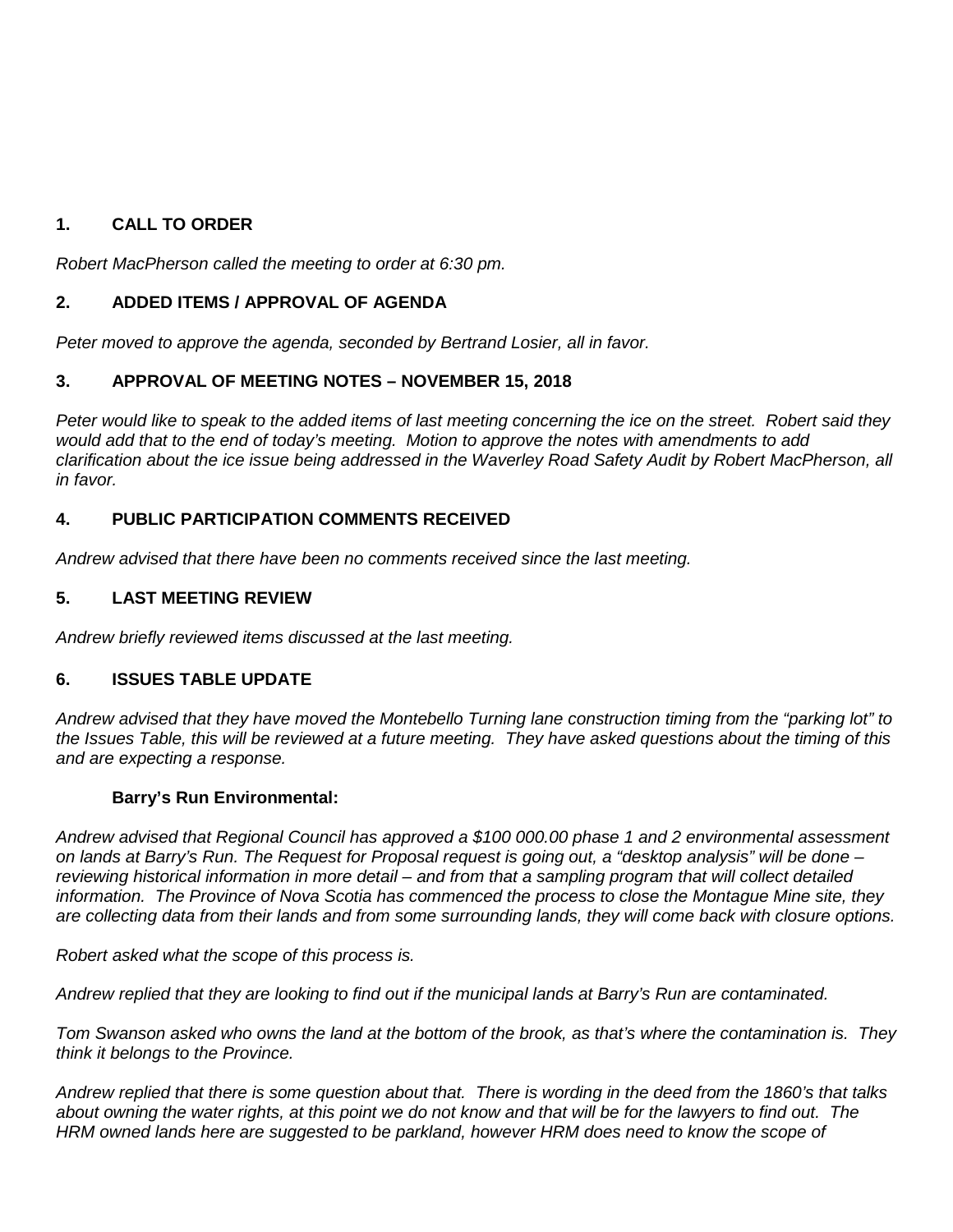contamination so they can know if it can be used as park land or if it needs remediation. The suggestion that it *be park land or that there be trails around Barry's run mean that it becomes part of this process.* 

*Robert MacPherson asked if it comes back that there is contamination that it could be requested that this area be redesigned or that there would be policy saying this area can't be used.*

*Andrew replied that HRM would possibly need to incorporate policy depending on what the testing results are.*

*Peter asked if there is any precedents for active park use around water that is contaminated.*

*Andrew replied that they haven't researched this at this point, they will wait to get the results and see what is needed once they know if there is contamination or not.*

# **7. JUNE 2018 FIELD TRIP RECAP**

*Peter Conor wanted to recap on some of the things that they saw while on their field trip to Bedford West. They have some pictures that they would like to present and discuss.*

*Andrew Bone asked Peter to send him the photos and he can incorporate text and present it to the committee. Many of the photos would be able to show some of the policies they have been discussing in this process.*

# **8. GREEN NETWORK PLAN**

Andrew presented a power point explaining what the Green Network Plan is.

*Peter Connor asked if there will be interpretation of cultural aspects in the Port Wallace plan?*

*Andrew replied that this is something that policies around this could be included in the plan.*

*Kevin Neatt added that the land suitability analysis has a robust cultural section.*

*Peter Connor asked if there would be a more in-depth presentation of the Green Network Plan.*

*Andrew Bone replied that there will be a presentation on the Green Network Plan and how it applies to the Port Wallace process.*

# **9. PORT WALLACE LAND USE BYLAW WORKING DRAFT REVIEW - INDUSTRIAL**

Robert MacPherson recused himself from this part of the meeting, Adam Flick will take over for them.

Andrew Bone recused himself from this part of the meeting, Leah Perrin will take over for them.

Leah Perrin introduced themself and explained their involvement in the Port Wallace project. They read the motion from council regarding the re-zoning of the Conrad Lands and spoke about the process around the industrial lands included in the Port Wallace project.

# Working Draft Port Wallace Commercial – Industrial (CI) Zone

# Permitted uses

*Peter Connor asked if it is correct that office uses are not encouraged or permitted other than accessory uses.*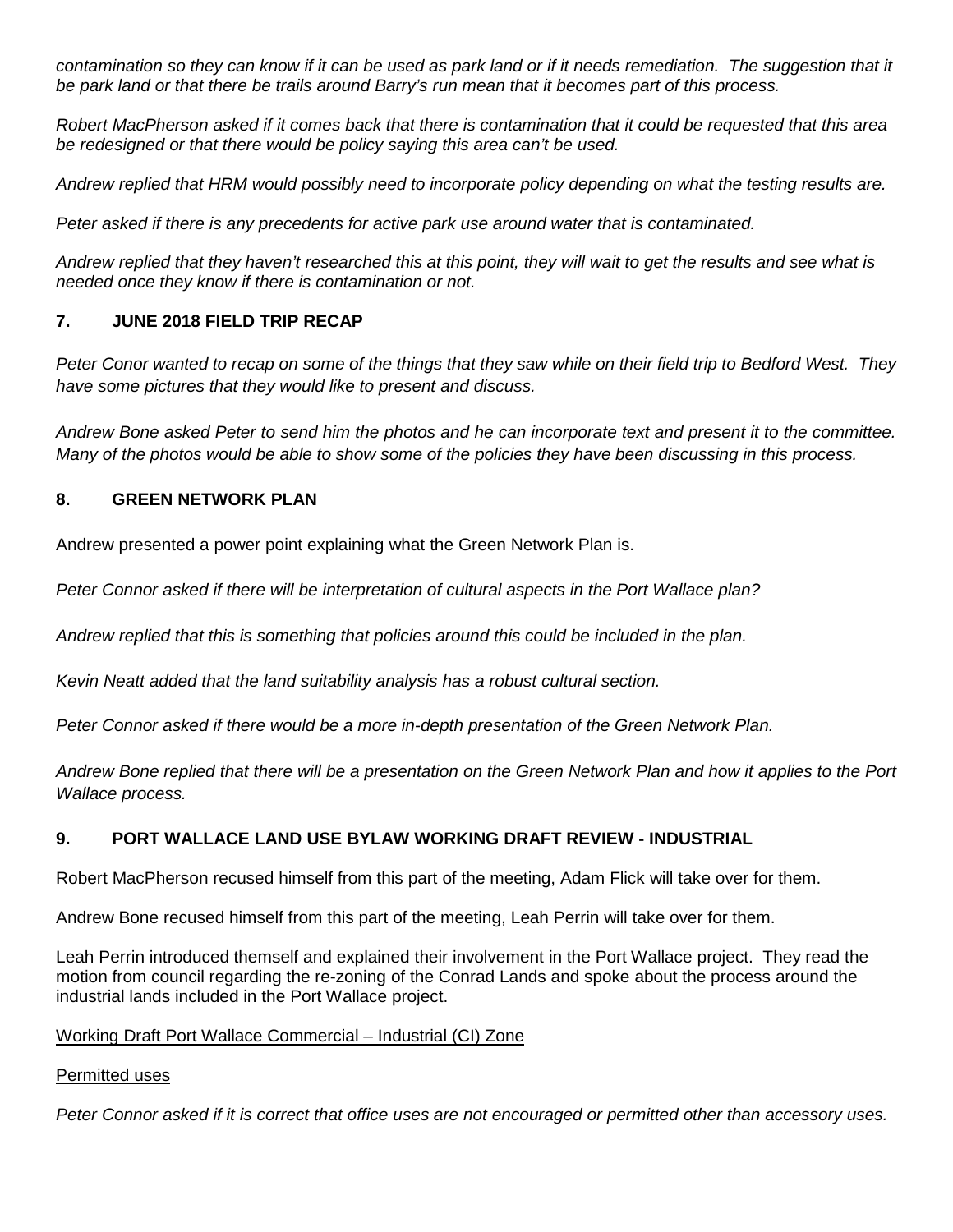*Leah Perrin replied that certain types of offices could be used here like engineering firms or there may be storage and large truck needs, those types of businesses are not meant to be in a downtown core area and that they are open to and asking for suggestions from this group as to what the language could be.*

*Adam Flick asked if industrial land use owners in Burnside had concerns about being next to General Industrial zones.*

*Leah Perrin replied that there is a scheduled meeting to discuss these things with some Burnside area businesses. The questions that have arisen from the process underway for the Burnside Industrial Lands have been more about dealing with heavy industrial.* 

Peter Connor asked about the General Industrial use being a "heavier" industrial use and commercial industrial being a "lighter" industrial use, Leah confirmed this is the case, they added that we should be looking at having *office type uses on the Conrad lands.*

*Leah Perrin replied that the City of Lakes business park will have its own business park zone that will be more office oriented, the commercial industrial zone in Burnside is proposed to be along major streets like Akerley and Wright. There are good areas within HRM that are well suited for Commercial Industrial zones that are well served by transit. The integrated mobility plan states that these areas where people will work should be in areas that are serviced by transit. The Conrad lands will not be serviced by transit.*

*Bertrand Losier asked about what happens if a new business that is not listed on this list wants to come here in the future?*

*Leah responded that the "J – Industrial uses" in this document would cover many types of businesses, they are currently working on a definition of "industrial use".*

*Regarding the service boundary, Tom Swanson advised the committee that the reason that the Conrad's have asked for rezoning is that their buildings that house heavy equipment were damaged during hurricane Juan and when they went to get permits to rebuild they were denied because they are in a residential zone. The Conrad's want to build a new garage for their heavy equipment on the unserviced industrial land. There could*  be trucking operations, warehouse and distribution centres, things that don't have high demand for water and *sewer service at the back portion of the lands. This plan shows the setbacks asked by HRM staff of 300 meters from the nearest residentially zoned lands. They would still like to build that maintenance garage. The Commercial Industrial applies to the land visible from the 107 by-pass and adjacent to the residential zoned lands at either side.*

*Peter Conor asked what if you measure the degree of pipe services that are required in the serviceable boundary and this changes over time, could the serviceable boundary potentially change?*

*Tom Swanson was told by that the system does not have the capacity to add more, all of the serviced portion of the Conrad's land will be draining into a single pipe that will go under the 107 bypass into the system. They've discussed with Halifax Water what would happen if the capacity of the system is not taken up by development in this area, would they then allow more service to these lands, Halifax Water replied that they could not answer that question without knowing what might happen in Dartmouth in the future. The Conrad's have at least 25 years of rock to get out of this quarry, their intention is that the grade of the floor of the quarry be done in a certain way as to allow future development purposes.*

*Bertrand Losier asked if there is anything to protect against certain industries that may affect the air? As an example, someone mentioned an incinerator for garbage.*

*Adam Flick added that this type of industrial zone is exactly for things like that. They feel that this zone doesn't fit here as there are residential zones on 3 sides of this area and a watershed, heavy industrial would be better placed in Burnside.*

*Peter Conor asked if C and D might be allowed here.*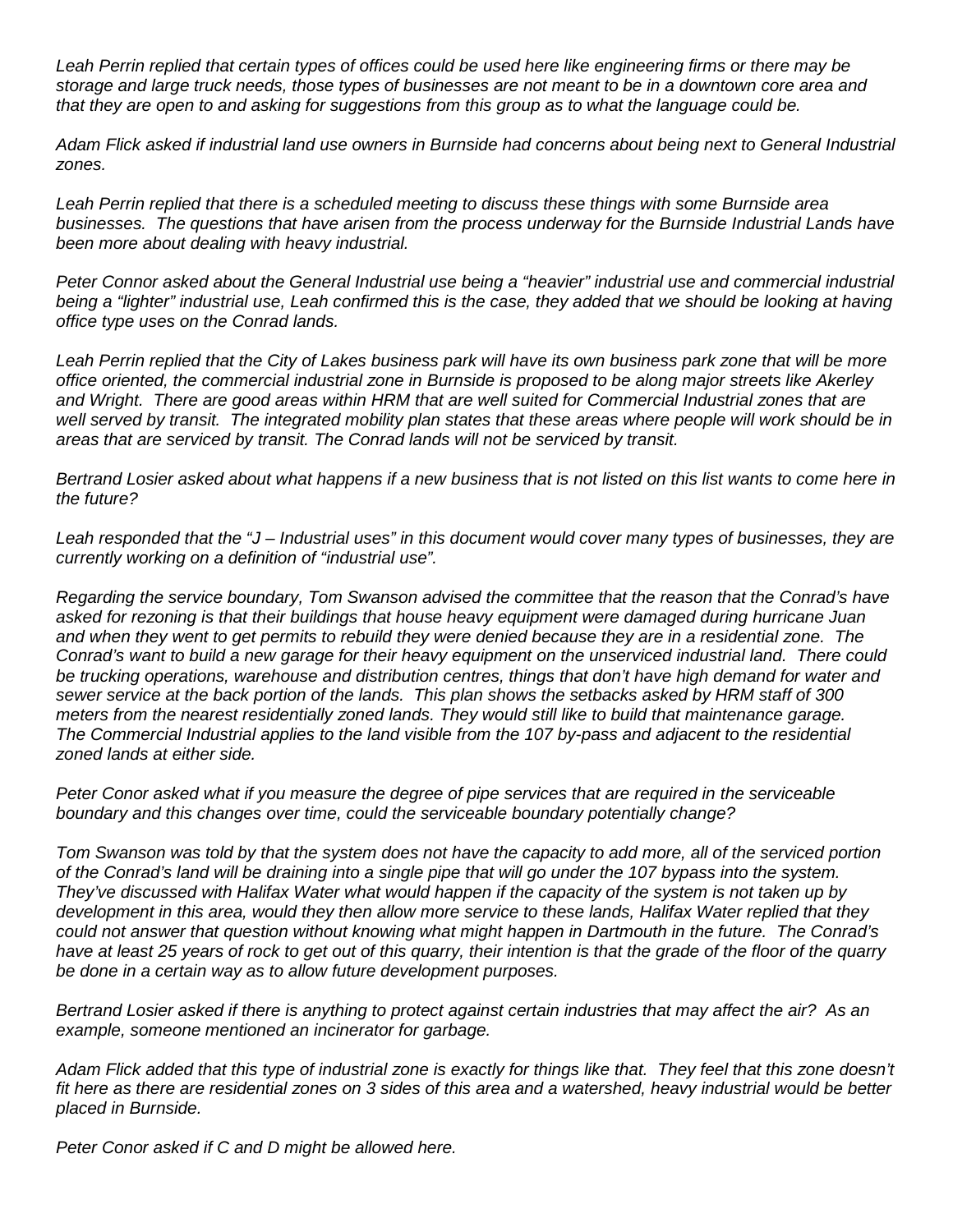*Leah Perrin replied that applications for Construction and Demolition sites have their own process, any Industrial zoned land in all of HRM is eligible for a rezoning to allow for C&D however this would be a separate process and it would go for public consultation and to Council.*

*Peter Connor spoke about light commercial, they feel that having the highway here would make this area good*  for hotel use and highway office type uses. Perhaps the people living in this area could be the workforce that *could cycle on a trail and get to work in this area. The zoning proposed here would not allow for any of these things, that might be short-sighted.*

*Adam Flick agreed that there would be some good opportunities here for people live and work close by.*

*Kevin Neatt added that there are specific types of businesses that want to be located close to their clients, for example a safety company. Would this allow that kind of business to locate there?*

*Leah Perrin replied that this is the type of thing they are struggling with, they want to be able to direct businesses that fit better in the downtown area to those areas, there is some work that is needed in the*  language here, they are aware that companies that work directly with businesses that would be in the industrial *zone would want to be located in this zone.*

*Tom Swanson asked to be able to clarify something. Among the requests made by the Conrad's they have requested to have small commercial businesses visible from the 107 Highway, staff have discouraged this. The Conrad's do not want C&D sites, they would support the idea of this committee to recommend against these types of businesses. They have requested that the list of permitted uses allowed on both of the industrial lands be what they have officially requested. They have not applied from any heavy industrial use other that those that are already on site, they believe it should be a light industrial area. Some of the things allowed here in the proposed zoning would not be wanted by the Conrad's. They would like more light industrial and commercial industrial, they would like to be able to put small commercial businesses.* 

*Peter Connor asked if the list of uses the Conrad's have submitted has been looked at by staff, are all of the requested uses included in this document?*

Leah Perrin replied that the offices have continued to be a source of debate, the "cardlock" (truck gas station) *is not in here but it should to be. There is some work that needs to be done still in this language. All vehicle*  related industries would be allowed here. There will be more definitions included in this, we are working on this now. The current working definition of Heavy Industrial is "the extraction of raw material or the manufacturing *or processing of products from raw materials or the production or use of flammable or explosive or other hazardous materials and the storage of these products and materials".*

*Peter Connor would like to more commercial allowed in the light industrial area and finds the current language too restricting.*

*Adam Flick thinks there could be better uses than what is proposed here, they also find the language too restrictive.*

*Leah Perrin added that sometimes what happens is that the industrial businesses that need larger amounts of land and they are susceptible to raising land prices, once you allow more types of businesses here the land value raises and makes some of the industrial businesses financially out of range.*

*Andrew Bone redirected the group to look at some of the lighting requirements that have been put together based on comments that the committee has previously made and requested the committee members comment on this.*

*Peter Connor asked that roadway lighting be "Dark Sky Compliant".*

*Andrew Bone replied that they cannot speak to roadway lighting is not something that can be decided in this planning policy. The only lighting they can speak to here is lighting on private property.*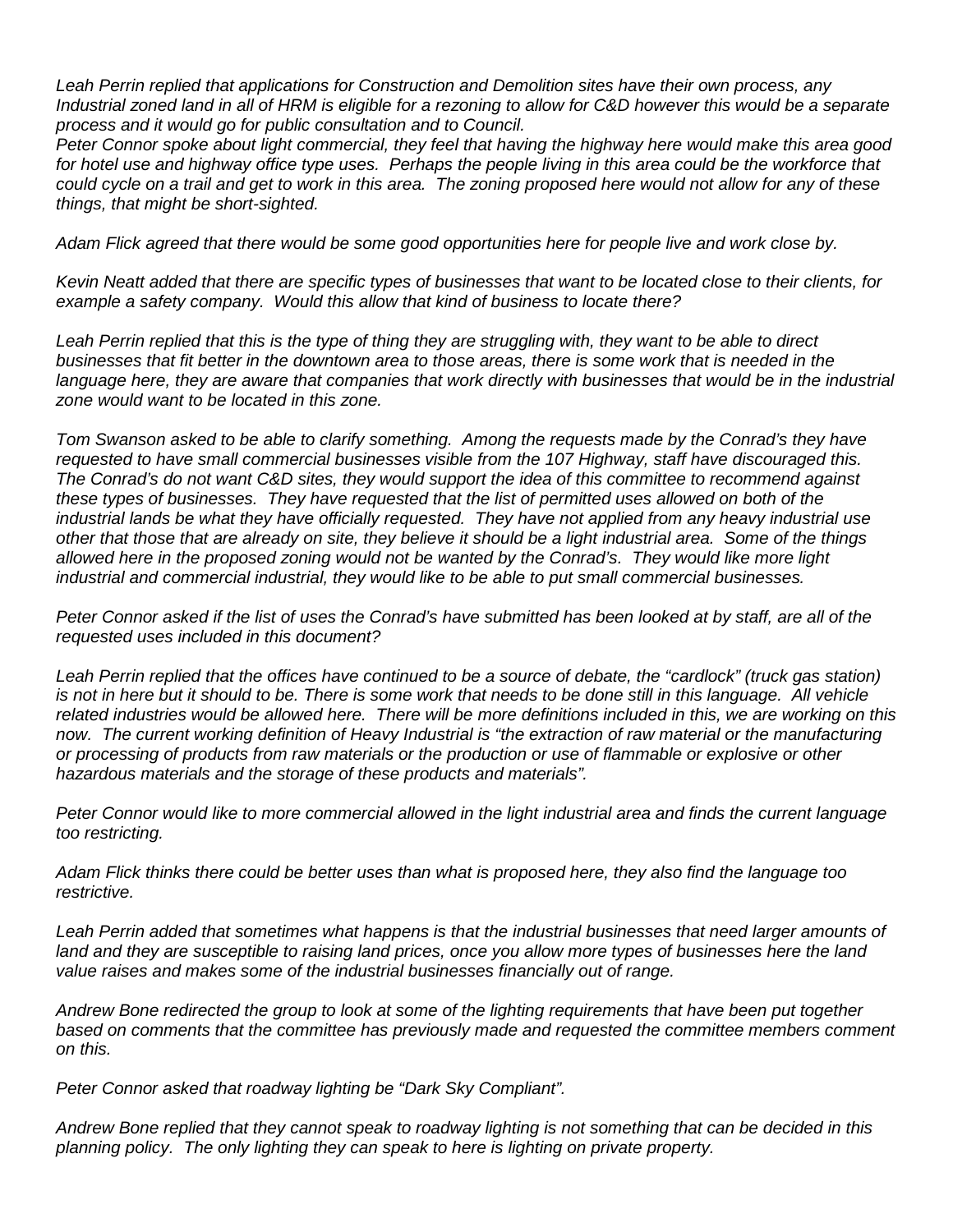*Bertrand Losier asked if breweries or wine making stores would be allowed in this Commercial Industrial zone, Leah replied that they are not listed but that they should be included.*

*Tom Swanson added that they would like to have the ability in the future of having compressed and/or liquid natural gas or electric charging stations, Leah replied that these could be added to the definition.*

*Tom Swanson asked about the first clause under buffering requirements. It states that all structures and uses of land shall be setback a minimum of 100 meters from any residential zoning, we believe that's excessive, the quarry requirements are that it be setback 100 feet from residential zoning. This basically takes 50 acres of land out of use.*

*Leah advised that this came from concerns from the community about buffering.*

*Adam Flick added that it's possible that the community didn't understand what can be done with zoning, they may have been concerned that 100 feet from their home there could be a six-story building. Perhaps this is something we can better address and go back to the public about, perhaps 100 meters is appropriate, perhaps it should be less.*

Peter Connor asked if the edge of the quarry against the Spider lake lands where the lands are terraced, is the *buffer there 30 meters? Are we saying in the setback requirement that we will be able to get closer to the residential lands or will is be further away from what's already been terraced? How wide is the existing terrace and does that work? What is the vertical change? You may not need a horizontal setback if you have that vertical separation.*

*Andrew Bone said that from the way it is written it would be from the property line.*

*Kim Conrad said that it is 30 meters from the quarry floor to the top of Fernlilly Place, but at the lower part of the property it's only 5 meters.*

*Peter Connor added perhaps it could be a combination, where there is a great vertical height difference perhaps you don't need a horizontal difference as much.*

*Tom Swanson advised that they can work with either a berm or treed buffer, whatever works better but they do not want to give up 50 acres.*

*Leah Perrin mentioned you could provide landscaping in lieu of distance.*

Adam Flick added that perhaps a vertical barrier could go towards reducing that distance.

*Andrew Bone advised that the next draft version of this document will address everything we've discussed here, you are the first to comment on this document.* 

#### Requirements for all Uses

*Tom Swanson requested that (g) be modified as there is a certain distance of landscaping required from the street to the building and we'd like to request that no outside storage be permitted in the yard abutting the street within the buffer zone because there may be outdoor storage at the end of a building.*

*Leah replied that the language here would need to change as this may not fit all situations.*

Andrew Bone spoke about the outdoor lighting plan.

*Tom Swanson added that they have asked that the height of lighting standards being restricted to 5.5 meters be looked at because some of the lights will leave everything in shadow if things are stacked higher than that. We are asking that where we will be using the dark sky lighting that we have the same height allowances as*